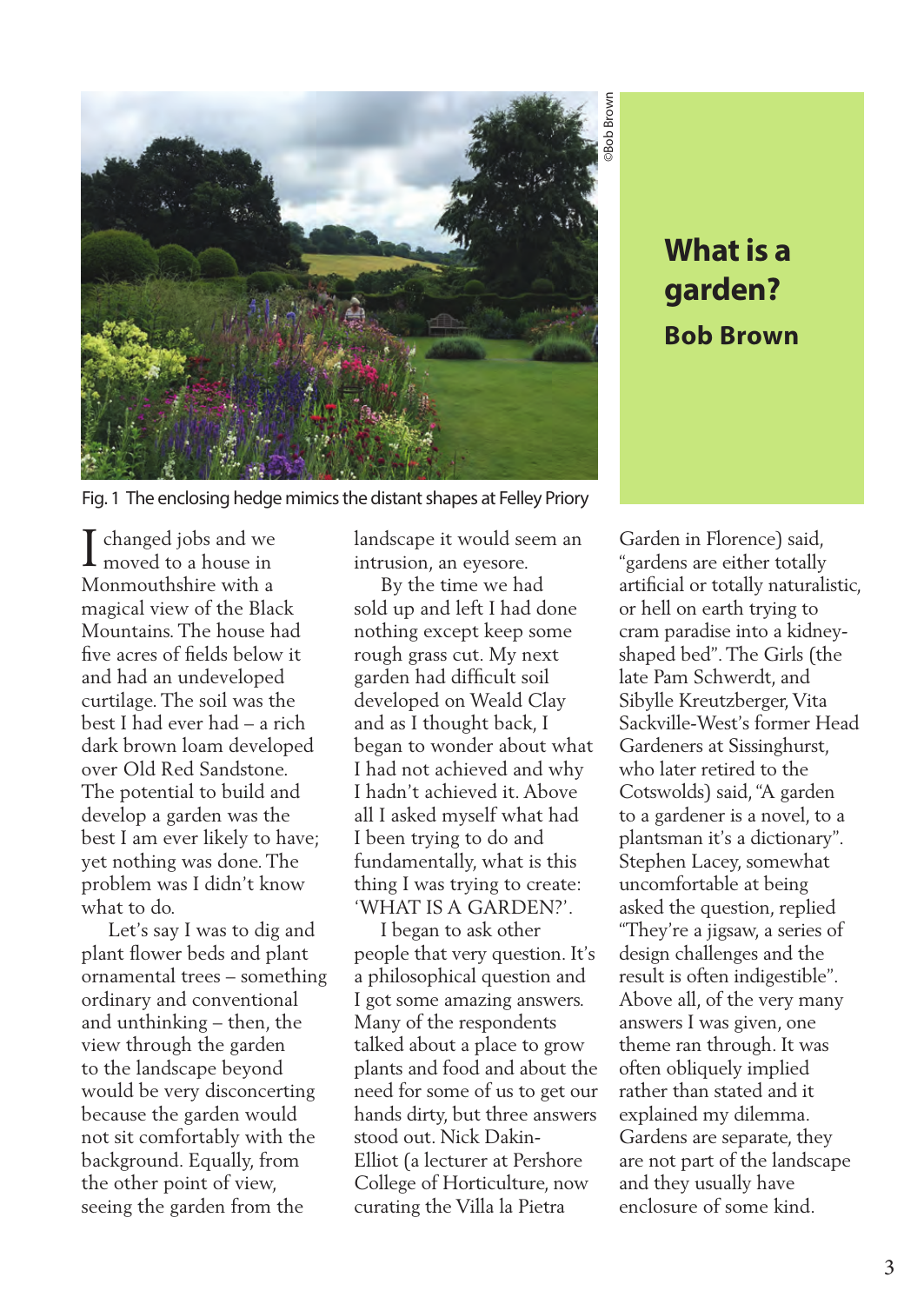

Fig. 2 Jackson's Wold

One should go INTO a garden and feel cuddled. At the Monmouthshire site the view was the problem and enclosure was virtually impossible.

 So, answer number one. GARDENS ARE SEPARATE FROM LANDSCAPE.

 Having stated that, there are a few gardens which cope with and maybe use a view, either intentionally or unintentionally, by transitioning the planting until it ends up looking like the landscape beyond or mimicking the view by planting similar shapes within the garden. People speak loosely of Borrowed Landscape but the borrowing must be thought through. The inclusion of a neighbouring church tower might be easy, and it'll become another garden ornament, but borrowing wider views is considerably harder. When it's done well



Fig. 3 The orchard as a transition from garden into landscape, Le Jardin Plume, Normandy

the result is wonderful (fig. 2).

 Pettifers, the garden of Gina Price at Wardington outside Banbury, is currently one of my favourite gardens. It does everything well, but the clincher is the view – nothing exceptional and not distant – a hillside with hedges and trees; and leading your eye without interruption into the view is the garden before you. Le Jardin Plume is in Normandy at Auzouville-sur-Ry. It's the garden of a couple of plantsmen/nurserymen Sylvie and Patrick Quibel and, last time I saw it, it had the most perfect transitional garden, belying this distinction between garden and landscape. If you stood with your back to the house there were formal framed beds of perennials in riotous colour; beyond them were orchard trees set in rough grass, and natural-looking

plants like camassia framed by mown grass in broad formal avenues stretching into the distance (fig. 3).

 John Treasure's garden at Burford outside Tenbury Wells coped well with the transition too. Here it was the restrained colours and shapes in the farthest borders within the view that were the key. These led the eye seamlessly across the River Teme and up onto the hillside opposite (fig. 4). And finally, the view out of the garden designed by Harold Peto at West Dean in Sussex has blobs of evergreens set in grass, mimicking the sweep of the Downs which are studded with old yews (fig. 5).

 Looking back to my Monmouthshire site, I reckon I now know what I should have done, which was to plant something that was half landscape and half garden and work within it.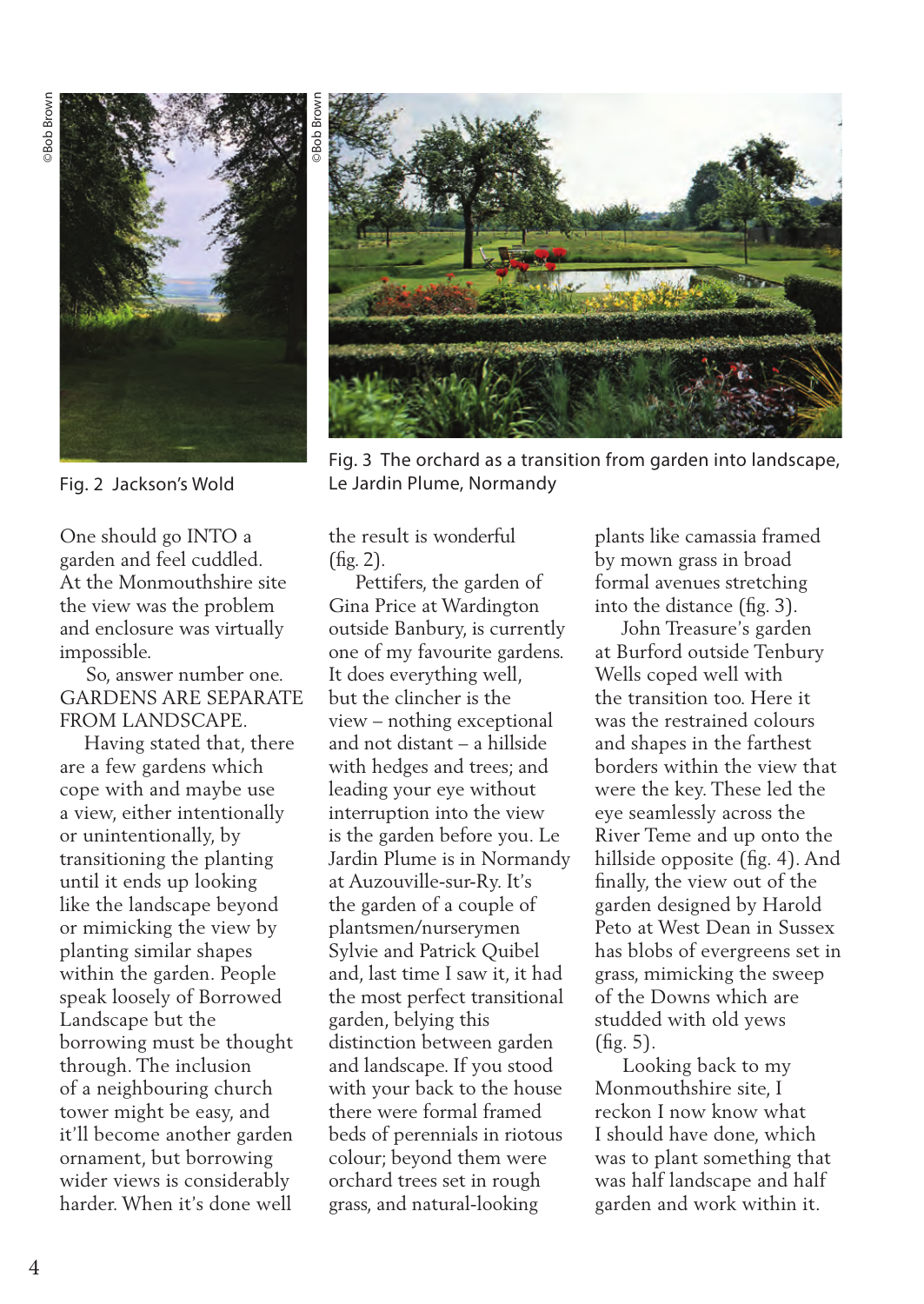I would have chosen an orchard – not an orchard of mixed fruit but an orchard planted in a grid with one kind of fruit: apples, pears, cherries or quinces. Then I would have underplanted the trees in a semi-natural way. I think that would have worked.

 If enclosure is necessary, it can be a fence or a hedge or the wall of next door's house, but it can also be unobvious. A long time ago, as part of a summer day of garden-visiting organised by the local HPS Group, Diana and I visited the garden of an architect in Hertfordshire. The garden walls were made of clunch and were covered with ramping climbers and fronted by mounding shrubs and perennials. As enclosing boundaries, they were invisible but effective (fig. 6).

 Another good example of invisible enclosure is the Heather Garden within the Sir Harold Hillier Gardens

in Hampshire, where the rest of the garden is hidden; there are birch trees and pines which look right with the heathers, and obscure the remainder of the garden without losing the sense of space around the heathers. In general, heathers and gardens do not go together. Heathers are plants of barren open places – heaths and moorland. Put them in a lush enclosed garden and they look out of place. Enclose them in any way and they look wrong, but block out the lushness and maintain the openness and it works.

 Enclosure need not be either as solid as a fence or as diffused as a thickening of the tree and shrub planting. I've seen compromises which avoid claustrophobia by leaving gaps between a row of conifers (fig. 7); creating a pleached hornbeam hedge on legs you can see through; or siting a pergola on the



Fig. 4 Seamless transition from garden to landscape, Burford House, Tenbury

boundary. Such artifices can be enough to separate the garden from what's beyond because they say 'Here endeth the garden' and work magic with our perception. Enclosure need not be claustrophobic.



Fig. 5 Transition from garden to landscape, West Dean Garden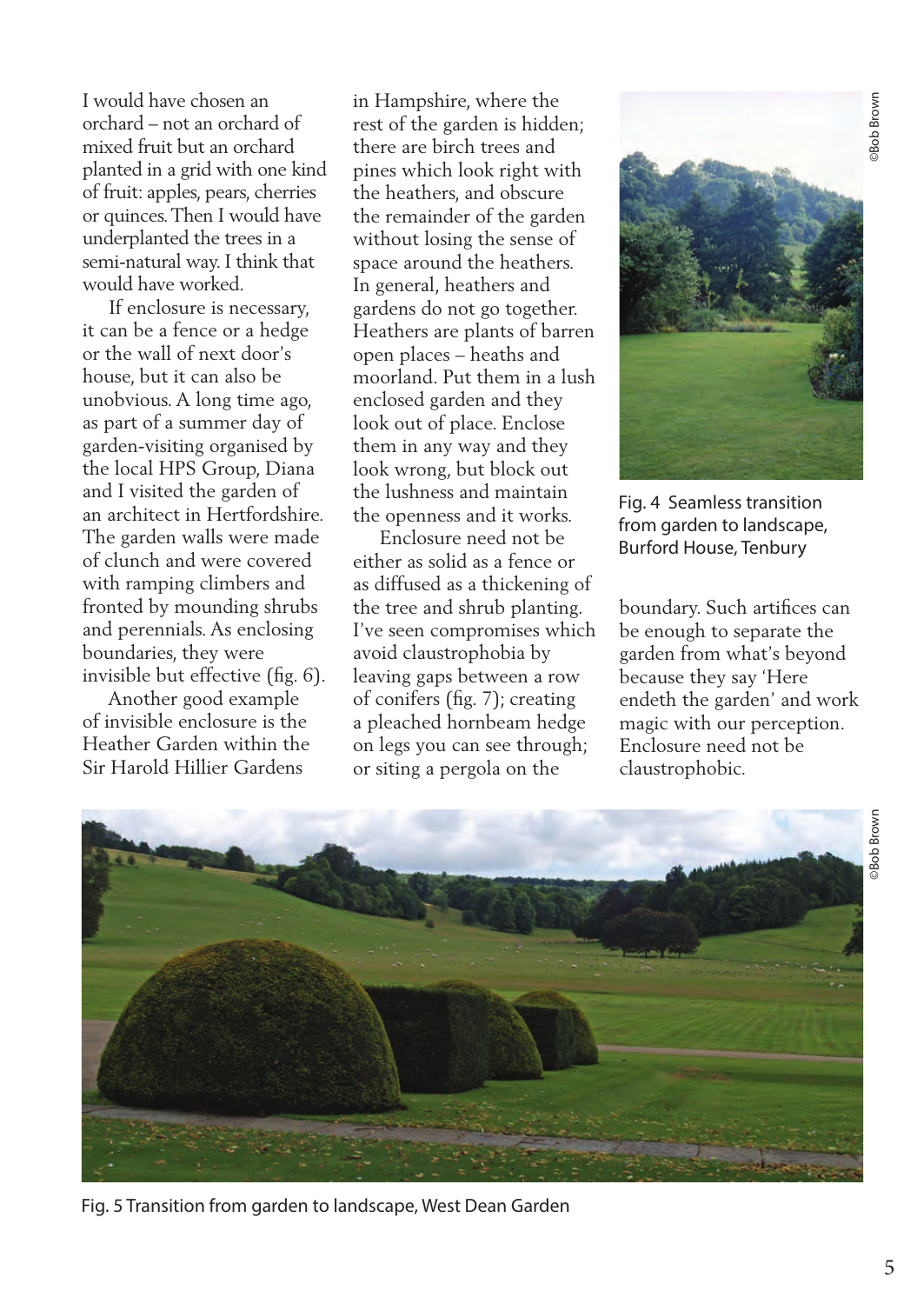

Fig. 6 Invisible clunch walls in Hertfordshire garden



Fig. 7 Enclosure need not obscure what's beyond

 Buried deep within these distinctions and parallels is an allied thesis which might go further towards answering the question, 'What is a garden?'. This thesis is that gardens are themselves landscapes in miniature. The typical English garden with grass, borders and trees mimics fields with flowerrich headlands, hedges and hedgerow trees. The parterre and classical orderly Italian Garden evolved from the highly ordered landscapes of Mesopotamia and the Nile Valley where parallel rows of crops, fruit trees and canals dominated the scene. The modern grass and gravel gardens come out of landscapes natural to the North European Plain. Even the open American Yard evolved from the idea of rough places made plain, which was the preoccupation of the European settlers, and so on.

### **SPACE**

 Answer number two was that gardens had to have space. In my conversations on this topic, several gardens were alluded to or given as named examples of places where there was no space. These tended to be the plots of plantsmen who didn't know how to stop acquiring plants. The conclusion was that once the space was gone, what had started as a garden had turned into an allotment. Architects are very good at thinking about space, and as a rule of thumb they have good gardens – uncrowded, with enough space so the garden isn't a jumble of plants. This space need not be big – even the width of a path can be enough, especially if the path is of mixed paving, avoiding blandness.

 One of the most upsetting features of a garden is to see spaces in a well-designed garden destroyed by Space Invaders – amoebic beds dug out of grass, floating untethered in a soup of confusion (fig. 8 illustrates the effect). The temptation to dig more beds and create more planting space is a characteristic I particularly associate with Hardy Planters. There are other ways to do this which do not destroy the integrity of the garden's design.

 Spaces need to end purposefully and not peter out (unless the objective is to transition into the landscape). Ideally gardens and spaces should come to a climax at their ends, but many do not – maybe the grass roughens, the border stops and there's a compost heap. It follows that the spaces within gardens should be the first things to be fixed in a garden design and NOT what's left over at the end (fig. 9).

#### **SCALE**

 Everything in the garden should be in proportion.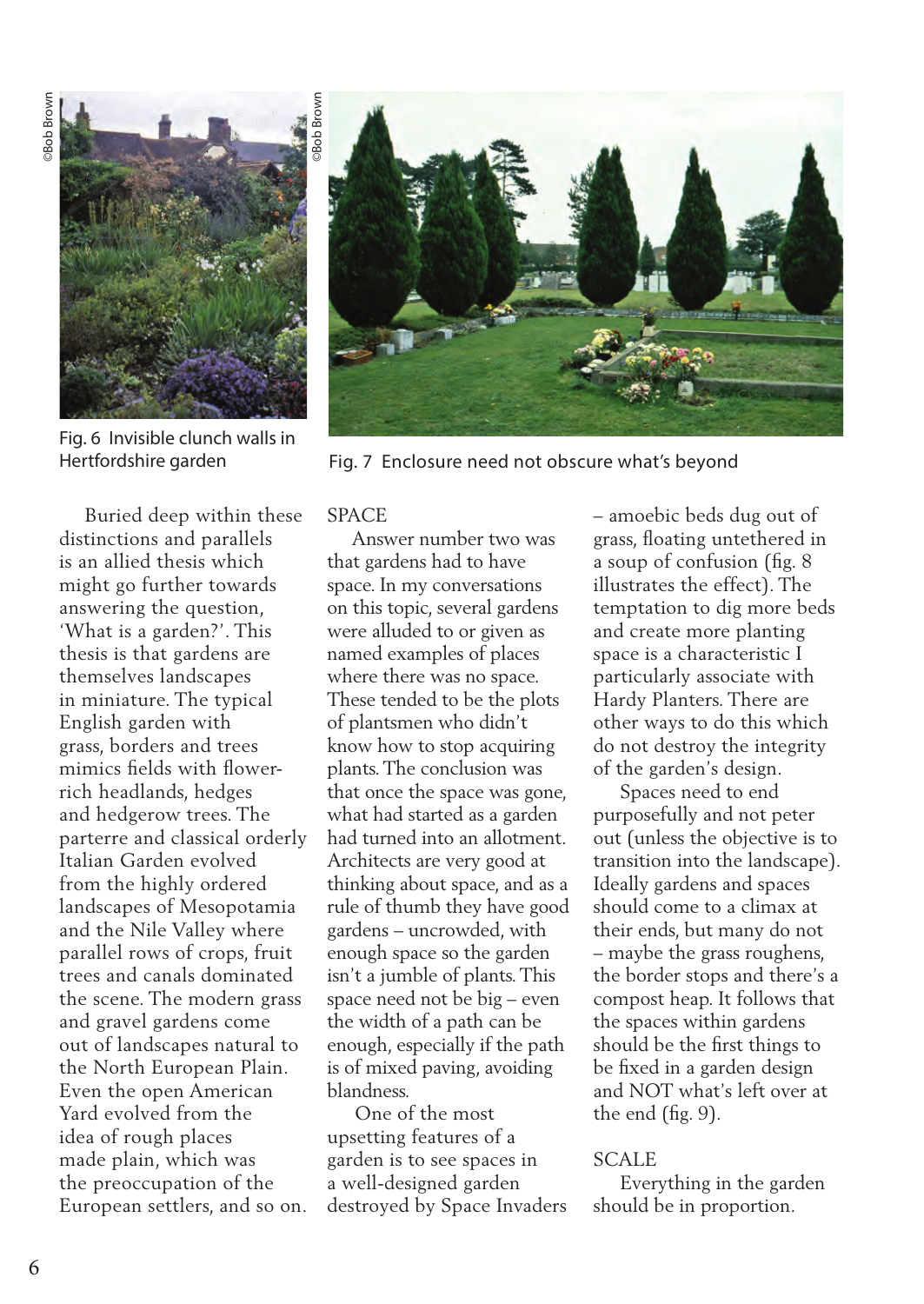©Bob Brown

There is a Golden Ratio which operates in gardens as well as art, architecture and mathematics. This naturally occurring ratio is close to a ratio of one third to two thirds (1:2). Gardens that do not conform are restive. They may have a border which is too narrow for the space, when it would look better if it occupied one third or two thirds. Or a tree which is too tall for the space. Or the spotty planting of a plantsman where only drifts of 30 are going to be bold enough when viewed across a wide expanse of grass. This rule of thumb just might explain why you (and certainly I) feel so uneasy in gardens that are half and half: half hard landscaping and half beds of plants; or gardens which have distant spotty views of mixed borders. I've heard opinions that it was inattention to this fundamental principle that lets down the impact of the long border leading up to Battleston Hill at Wisley. Here the broad strip of grass equals the bed width of the two borders added together - half and half. When you are facing the borders, they're great but viewed end-on they work less well. The grass should be wider or narrower.

## PASSION and GENIUS LOCI

 Gardens need something indefinable that comes from love and obsession. There are gardens where immaculate maintenance and perfect design leave me unmoved



Fig. 8 Half space, half beds, and amoebic shapes



Fig. 9 The space should not be what's left over

after a visit, but it wouldn't be kind to name them. I know such gardens and have shared the ultimate flatlining with whole groups of visitors. This lack of passion, of soul, shows. On the other hand, I can point out gardens like Spetchley Park outside Worcester where the staff do their very best to maintain the gardens but don't quite achieve perfection, where the owners

are obsessively interested in gardening, which in the case of Spetchley extends back at least three generations. Great Dixter is similar. The spirit of such places can be overwhelming.

 It doesn't necessarily take long to give a garden a spirit of place. Geoffrey Jellicoe gave two areas within the garden at Sutton Place near Guildford immediate inspirational atmosphere.